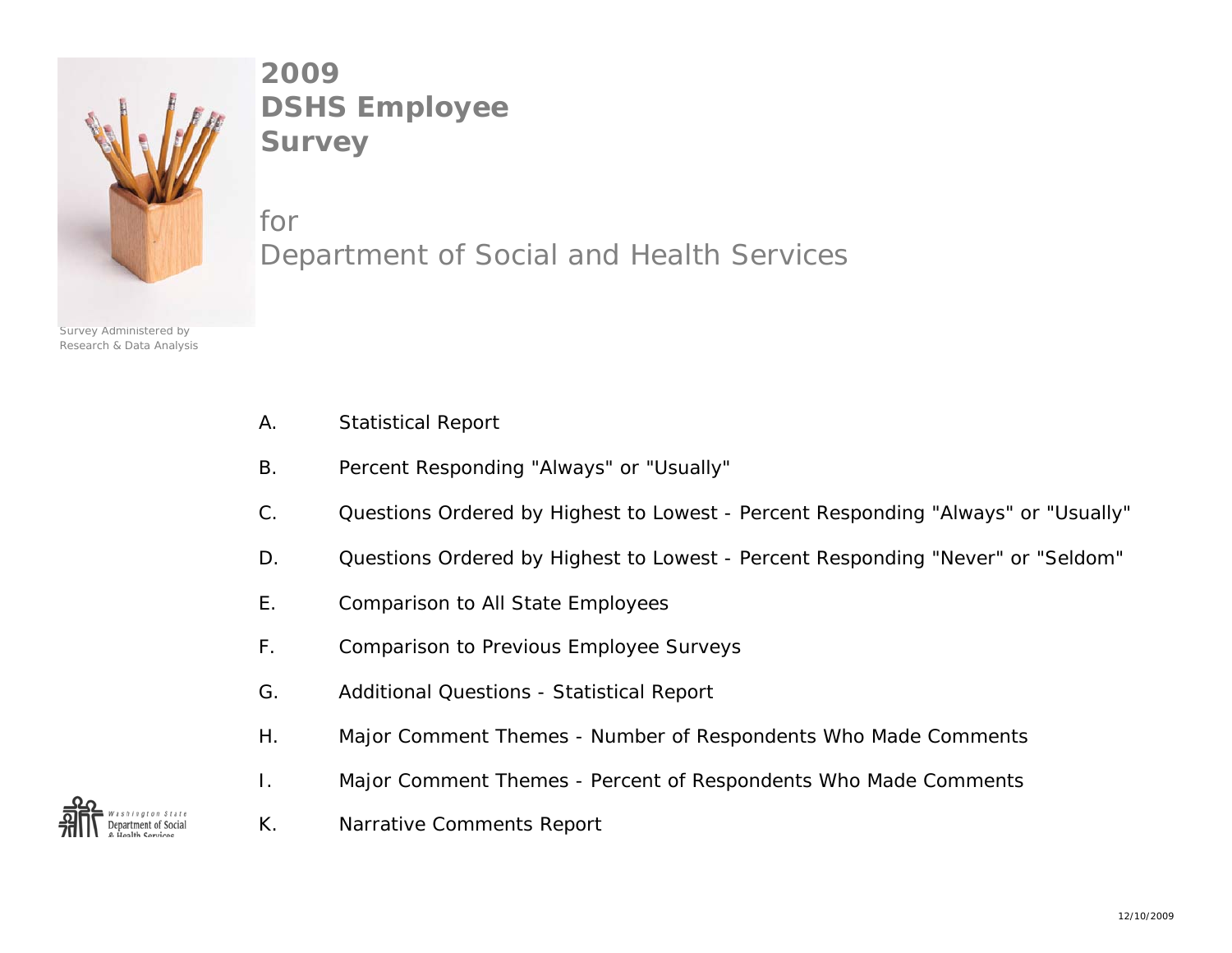# **Statistical Report**

DSHS Employee Survey - Sep-Oct 2009 All DSHS Staff - Weighted

|                                            |                                                                                                             | Percent of Responses                     |     |                        |     |                             |         |                      | Percent                  |
|--------------------------------------------|-------------------------------------------------------------------------------------------------------------|------------------------------------------|-----|------------------------|-----|-----------------------------|---------|----------------------|--------------------------|
| <b>QUESTION</b>                            |                                                                                                             | Almost<br>Always or<br>Usually<br>Always |     | Occasionally<br>Seldom |     | Almost<br>Never or<br>Never | Missing | Average <sup>1</sup> | Always or<br>Usually $2$ |
| A. QUESTIONS FOR ALL STATE EMPLOYEES       |                                                                                                             |                                          |     |                        |     |                             |         |                      |                          |
| A1                                         | have the opportunity to give input on decisions affecting my work.                                          | 18%                                      | 32% | 26%                    | 15% | 9%                          | 2%      | 3.36                 | 51%                      |
| A2                                         | I receive the information I need to do my job effectively.                                                  | 19%                                      | 50% | 20%                    | 8%  | 3%                          | 2%      | 3.75                 | 69%                      |
| A3                                         | know how my work contributes to the goals of my agency.                                                     | 44%                                      | 37% | 11%                    | 5%  | 3%                          | 2%      | 4.15                 | 81%                      |
| A4                                         | know what is expected of me at work.                                                                        | 49%                                      | 38% | 8%                     | 3%  | 2%                          | 2%      | 4.30                 | 87%                      |
| A <sub>5</sub>                             | have opportunities at work to learn and grow.                                                               | 24%                                      | 30% | 23%                    | 14% | 9%                          | 2%      | 3.47                 | 54%                      |
| A6                                         | have the tools and resources I need to do my job effectively.                                               | 20%                                      | 45% | 21%                    | 10% | 4%                          | 2%      | 3.67                 | 65%                      |
| A7                                         | My supervisor treats me with dignity and respect.                                                           | 58%                                      | 24% | 9%                     | 5%  | 4%                          | 2%      | 4.28                 | 83%                      |
| A <sub>8</sub>                             | My supervisor gives me ongoing feedback that helps me improve my<br>performance.                            | 36%                                      | 29% | 17%                    | 11% | 7%                          | 2%      | 3.77                 | 65%                      |
| A9                                         | I receive recognition for a job well done.                                                                  | 24%                                      | 26% | 23%                    | 15% | 12%                         | 2%      | 3.36                 | 51%                      |
| A10                                        | My performance evaluation provides me with meaningful information about<br>my performance.                  | 26%                                      | 32% | 19%                    | 12% | 10%                         | 4%      | 3.50                 | 58%                      |
| A11                                        | My supervisor holds me and my co-workers accountable for performance.                                       | 43%                                      | 33% | 12%                    | 7%  | 4%                          | 3%      | 4.05                 | 77%                      |
| A12                                        | I know how my agency measures its success.                                                                  | 22%                                      | 32% | 22%                    | 14% | 10%                         | 3%      | 3.41                 | 54%                      |
| A13                                        | My agency consistently demonstrates support for a diverse workforce.                                        | 30%                                      | 34% | 20%                    | 9%  | 7%                          | 4%      | 3.71                 | 64%                      |
| A14                                        | Overall, my agency supports me in living a healthier life.                                                  | 17%                                      | 29% | 23%                    | 16% | 14%                         | 4%      | 3.19                 | 46%                      |
| <b>B. QUESTIONS FOR ALL DSHS EMPLOYEES</b> |                                                                                                             |                                          |     |                        |     |                             |         |                      |                          |
| <b>B1</b>                                  | A spirit of cooperation and teamwork exists in my workgroup.                                                | 29%                                      | 38% | 17%                    | 9%  | 6%                          | 2%      | 3.74                 | 67%                      |
| <b>B2</b>                                  | In my workgroup we use customer feedback to improve our work<br>processes.                                  | 16%                                      | 28% | 24%                    | 18% | 14%                         | 7%      | 3.14                 | 44%                      |
| B3                                         | am encouraged to come up with new and better ways of doing things.                                          | 23%                                      | 28% | 22%                    | 15% | 12%                         | 3%      | 3.35                 | 51%                      |
| <b>B4</b>                                  | In general, I'm satisfied with my job.                                                                      | 25%                                      | 41% | 19%                    | 9%  | 6%                          | 2%      | 3.71                 | 67%                      |
| <b>B5</b>                                  | My agency uses my time and talents well.                                                                    | 19%                                      | 37% | 20%                    | 14% | 10%                         | 3%      | 3.42                 | 56%                      |
| <b>B6</b>                                  | In my workgroup, people are treated fairly, without discrimination.                                         | 39%                                      | 32% | 13%                    | 8%  | 8%                          | 3%      | 3.87                 | 71%                      |
| <b>B7</b>                                  | have received clear information about recent budget reductions and<br>changes being made within the agency. | 26%                                      | 31% | 21%                    | 13% | 9%                          | 3%      | 3.50                 | 57%                      |

<sup>1</sup>Average where "Almost Always or Always"=5, and "Almost Never or Never"=1. Does not include missing data.

<sup>2</sup>Percent answering "Almost Always or Always" or "Usually." Does not include missing data.

<sup>3</sup>Weighted numbers reflect the number who would have answered if all DSHS employees completed the survey.

**Note:** Percentages in first 5 columns are percent of those who gave an answer. The percent in the "Missing" column is percent of all respondents.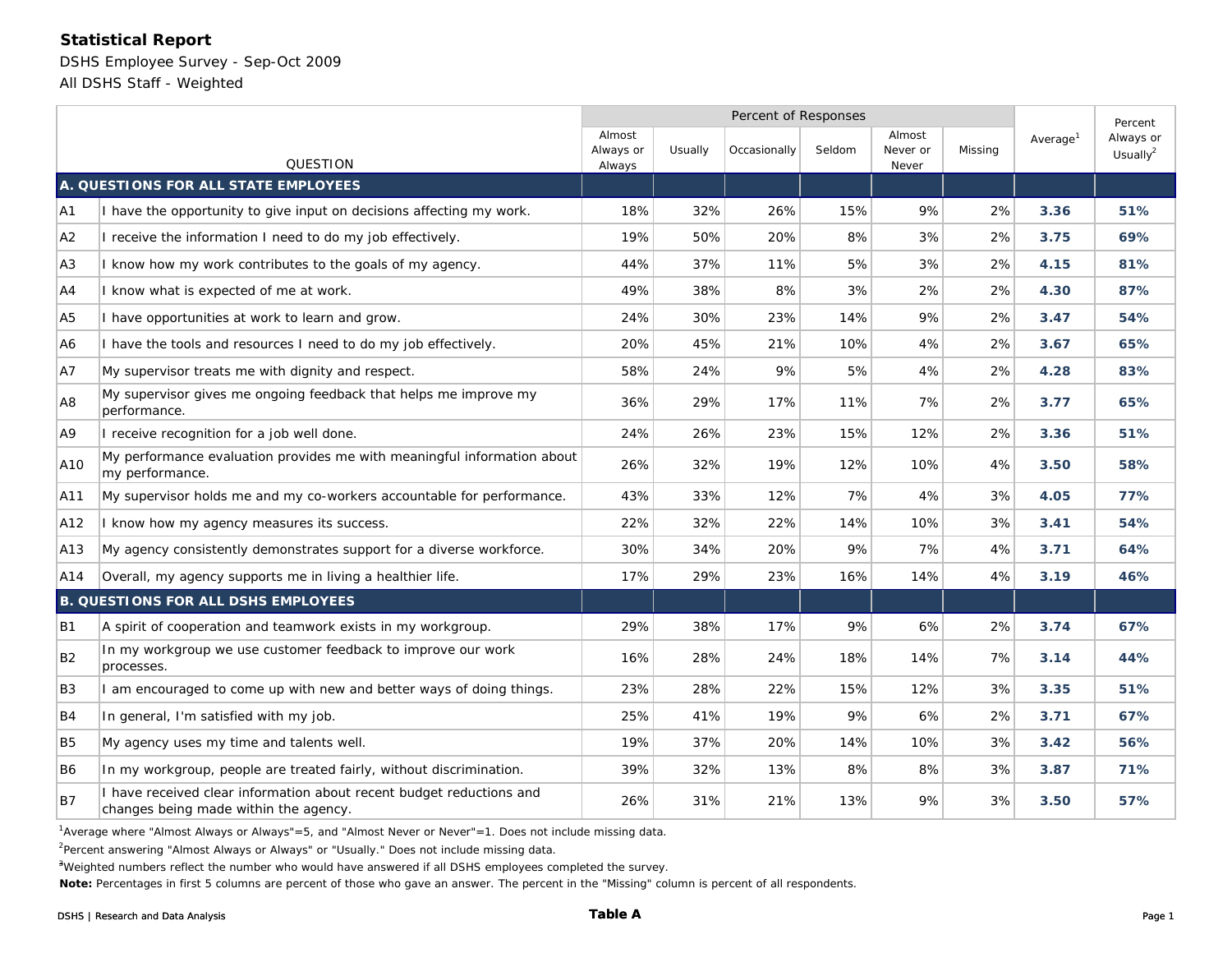### **Percent Responding "Always" or "Usually"**

#### A. QUESTIONS FOR ALL STATE EMPLOYEES

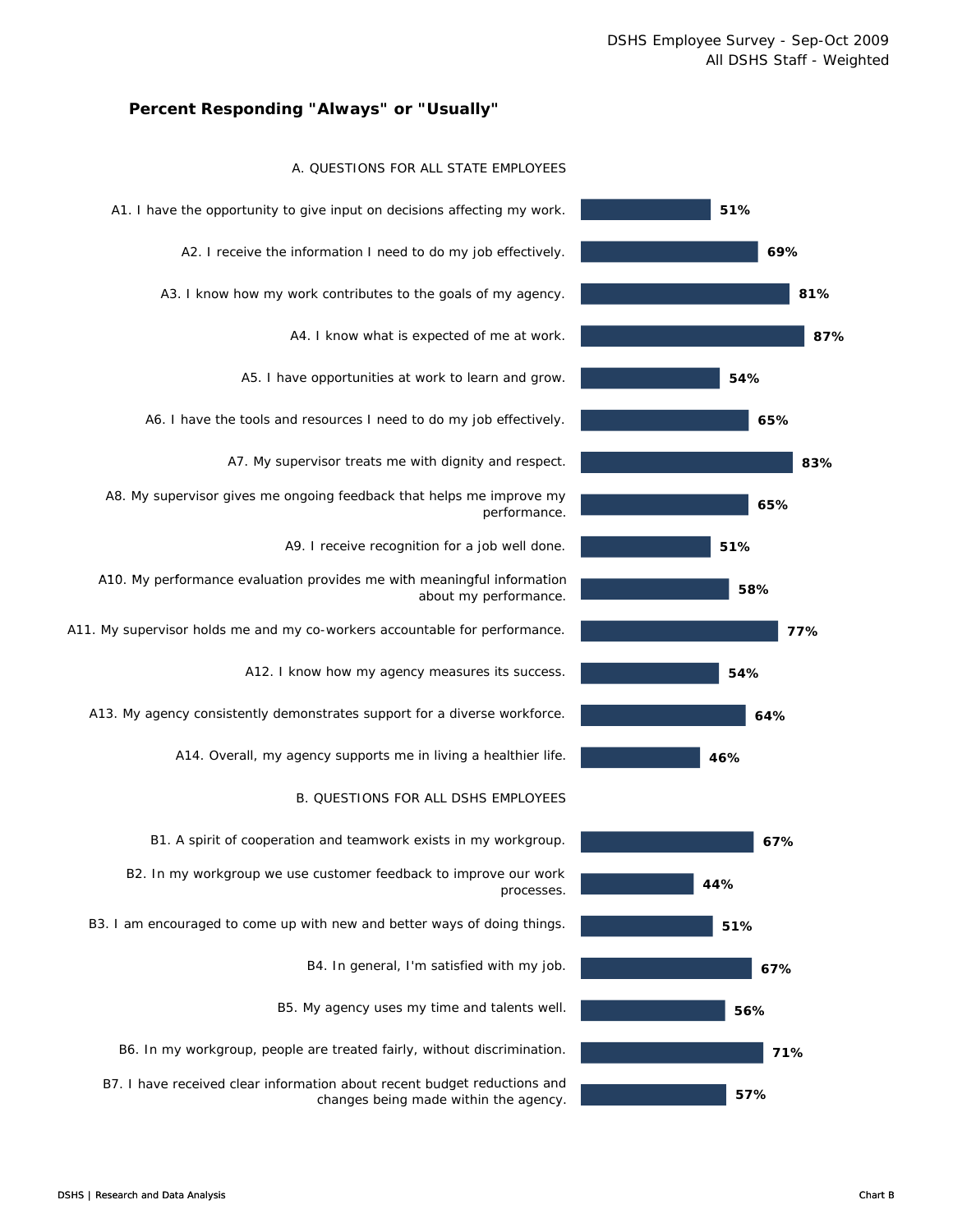# **Questions Ordered by Highest to Lowest Percent Responding "Always" or "Usually"**

| A4. I know what is expected of me at work.                                                                        | 87% |
|-------------------------------------------------------------------------------------------------------------------|-----|
| A7. My supervisor treats me with dignity and respect.                                                             | 83% |
| A3. I know how my work contributes to the goals of my agency.                                                     | 81% |
| A11. My supervisor holds me and my co-workers accountable for performance.                                        | 77% |
| B6. In my workgroup, people are treated fairly, without discrimination.                                           | 71% |
| A2. I receive the information I need to do my job effectively.                                                    | 69% |
| B1. A spirit of cooperation and teamwork exists in my workgroup.                                                  | 67% |
| B4. In general, I'm satisfied with my job.                                                                        | 67% |
| A6. I have the tools and resources I need to do my job effectively.                                               | 65% |
| A8. My supervisor gives me ongoing feedback that helps me improve my<br>performance.                              | 65% |
| A13. My agency consistently demonstrates support for a diverse workforce.                                         | 64% |
| A10. My performance evaluation provides me with meaningful information<br>about my performance.                   | 58% |
| B7. I have received clear information about recent budget reductions and<br>changes being made within the agency. | 57% |
| B5. My agency uses my time and talents well.                                                                      | 56% |
| A5. I have opportunities at work to learn and grow.                                                               | 54% |
| A12. I know how my agency measures its success.                                                                   | 54% |
| B3. I am encouraged to come up with new and better ways of doing things.                                          | 51% |
| A1. I have the opportunity to give input on decisions affecting my work.                                          | 51% |
| A9. I receive recognition for a job well done.                                                                    | 51% |
| A14. Overall, my agency supports me in living a healthier life.                                                   | 46% |
| B2. In my workgroup we use customer feedback to improve our work<br>processes.                                    | 44% |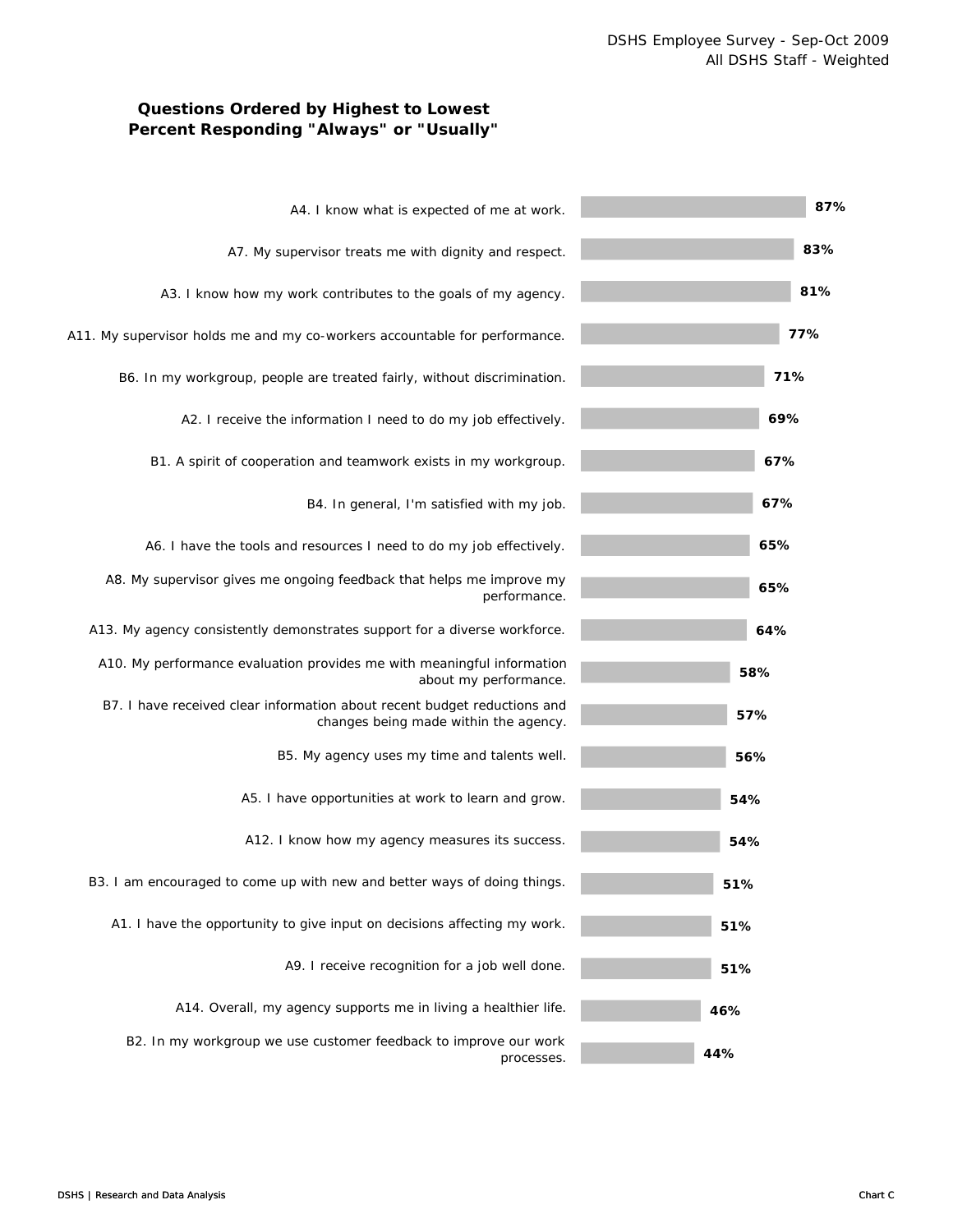# **Questions Ordered by Highest to Lowest Percent Responding "Never" or "Seldom"**

| 32% | B2. In my workgroup we use customer feedback to improve our work<br>processes.                                    |
|-----|-------------------------------------------------------------------------------------------------------------------|
| 30% | A14. Overall, my agency supports me in living a healthier life.                                                   |
| 27% | B3. I am encouraged to come up with new and better ways of doing things.                                          |
| 27% | A9. I receive recognition for a job well done.                                                                    |
| 24% | A12. I know how my agency measures its success.                                                                   |
| 24% | A1. I have the opportunity to give input on decisions affecting my work.                                          |
| 23% | B5. My agency uses my time and talents well.                                                                      |
| 23% | A10. My performance evaluation provides me with meaningful information<br>about my performance.                   |
| 23% | B7. I have received clear information about recent budget reductions and<br>changes being made within the agency. |
| 23% | A5. I have opportunities at work to learn and grow.                                                               |
| 17% | A8. My supervisor gives me ongoing feedback that helps me improve my<br>performance.                              |
| 16% | A13. My agency consistently demonstrates support for a diverse workforce.                                         |
| 16% | B6. In my workgroup, people are treated fairly, without discrimination.                                           |
| 15% | B1. A spirit of cooperation and teamwork exists in my workgroup.                                                  |
| 15% | B4. In general, I'm satisfied with my job.                                                                        |
| 14% | A6. I have the tools and resources I need to do my job effectively.                                               |
| 11% | A11. My supervisor holds me and my co-workers accountable for performance.                                        |
| 11% | A2. I receive the information I need to do my job effectively.                                                    |
| 9%  | A7. My supervisor treats me with dignity and respect.                                                             |
| 8%  | A3. I know how my work contributes to the goals of my agency.                                                     |
| 5%  | A4. I know what is expected of me at work.                                                                        |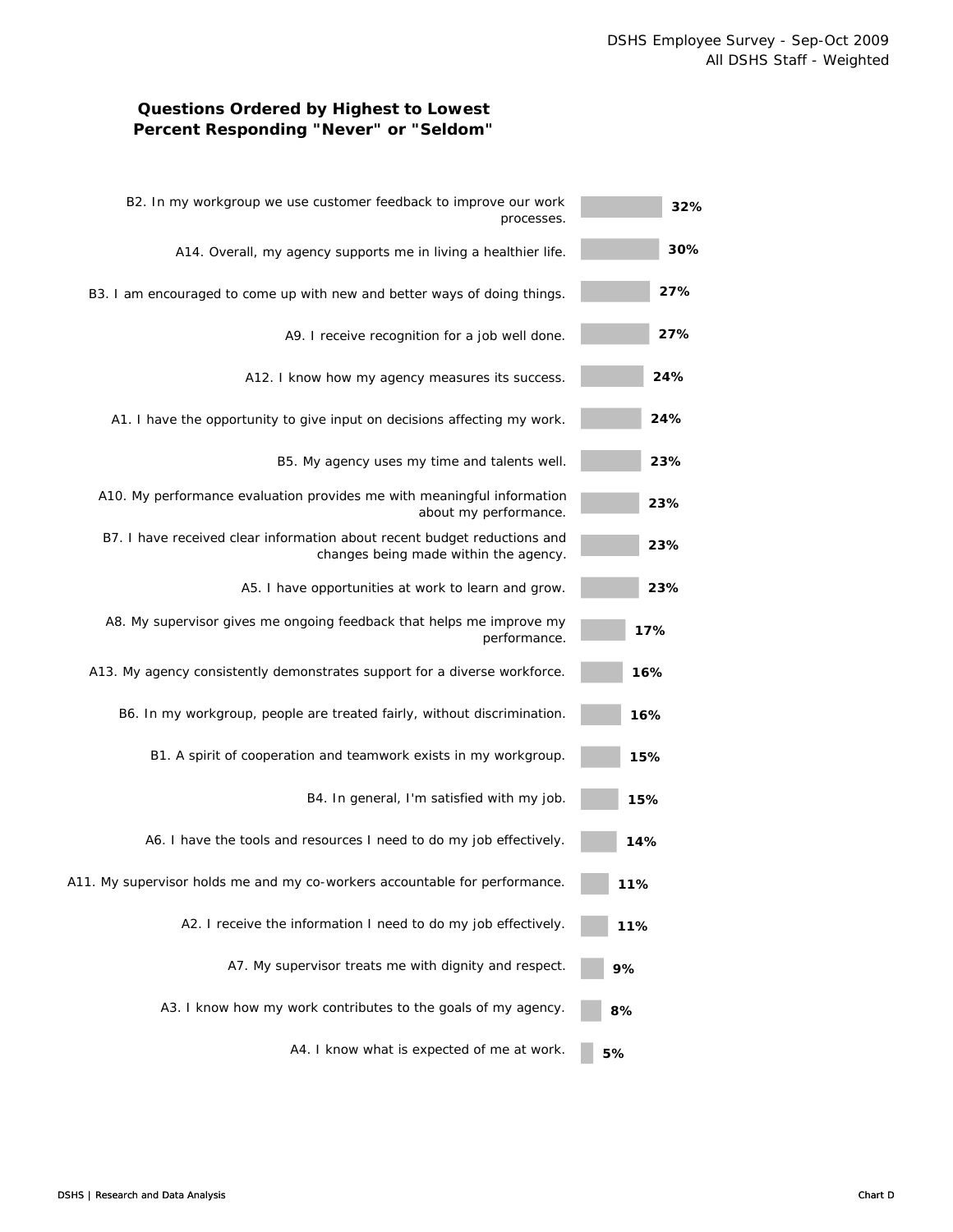### DSHS Employee Survey - Sep-Oct 2009 All DSHS Staff - Weighted



# **Comparison to All State Employees Percent Responding "Always" or "Usually"**

### A. QUESTIONS FOR ALL STATE EMPLOYEES

A1. I have the opportunity to give input on decisions affecting my work.

A2. I receive the information I need to do my job effectively.

A3. I know how my work contributes to the goals of my agency.

A4. I know what is expected of me at work.

A5. I have opportunities at work to learn and grow.

A6. I have the tools and resources I need to do my job effectively.

A7. My supervisor treats me with dignity and respect.

A8. My supervisor gives me ongoing feedback that helps me improve my performance.

A9. I receive recognition for a job well done.

A10. My performance evaluation provides me with meaningful information about my performance.

A11. My supervisor holds me and my co-workers accountable for performance.

A12. I know how my agency measures its success.

A13. My agency consistently demonstrates support for a diverse workforce.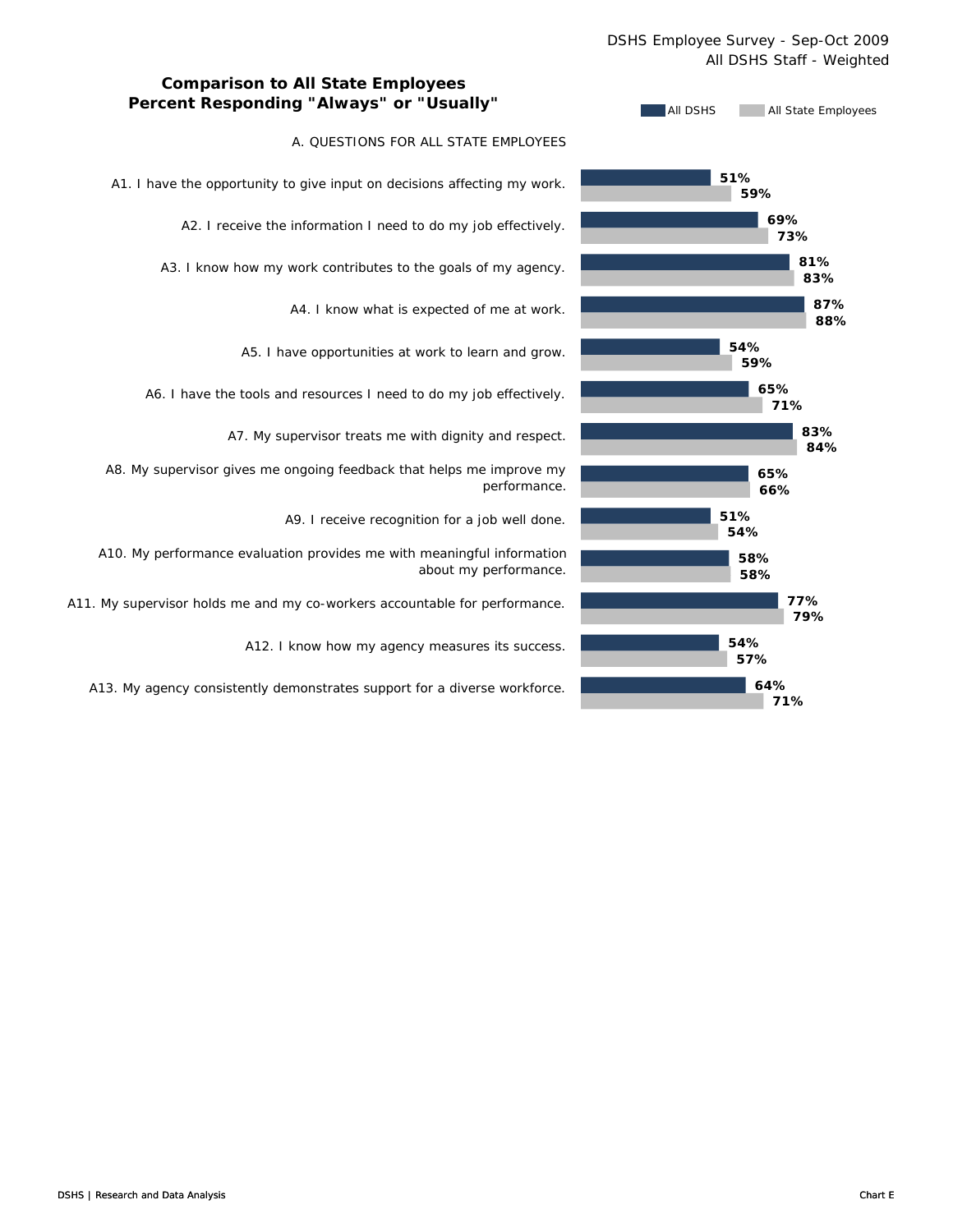### DSHS Employee Survey - Sep-Oct 2009 All DSHS Staff - Weighted



B5. My agency uses my time and talents well. \*\*

B6. In my workgroup, people are treated fairly, without discrimination. \* \*\*

- NOTES Weighted data.
	- "N/A" means the question was not asked during the survey year.
	- For comparison purposes, previous workgroups are matched and grouped with current workgroups so the history is consistent. For example, since HRSA was restructured in 2009 to include SCC, 2006 and 2007 data for HRSA includes SCC.
	- If every 2006 percent is zero (0%), then **either** the workgroup did not exist in 2006 **or** the workgroup had fewer than 6 respondents and data are suppressed.
	- \* Change between 2007 and 2009 is statistically significant at the .01 level.
	- \*\* Change between 2006 and 2009 is statistically significant at the .01 level.

**67%**

**69%**

**71%**

**51%**

**56%**

**56%**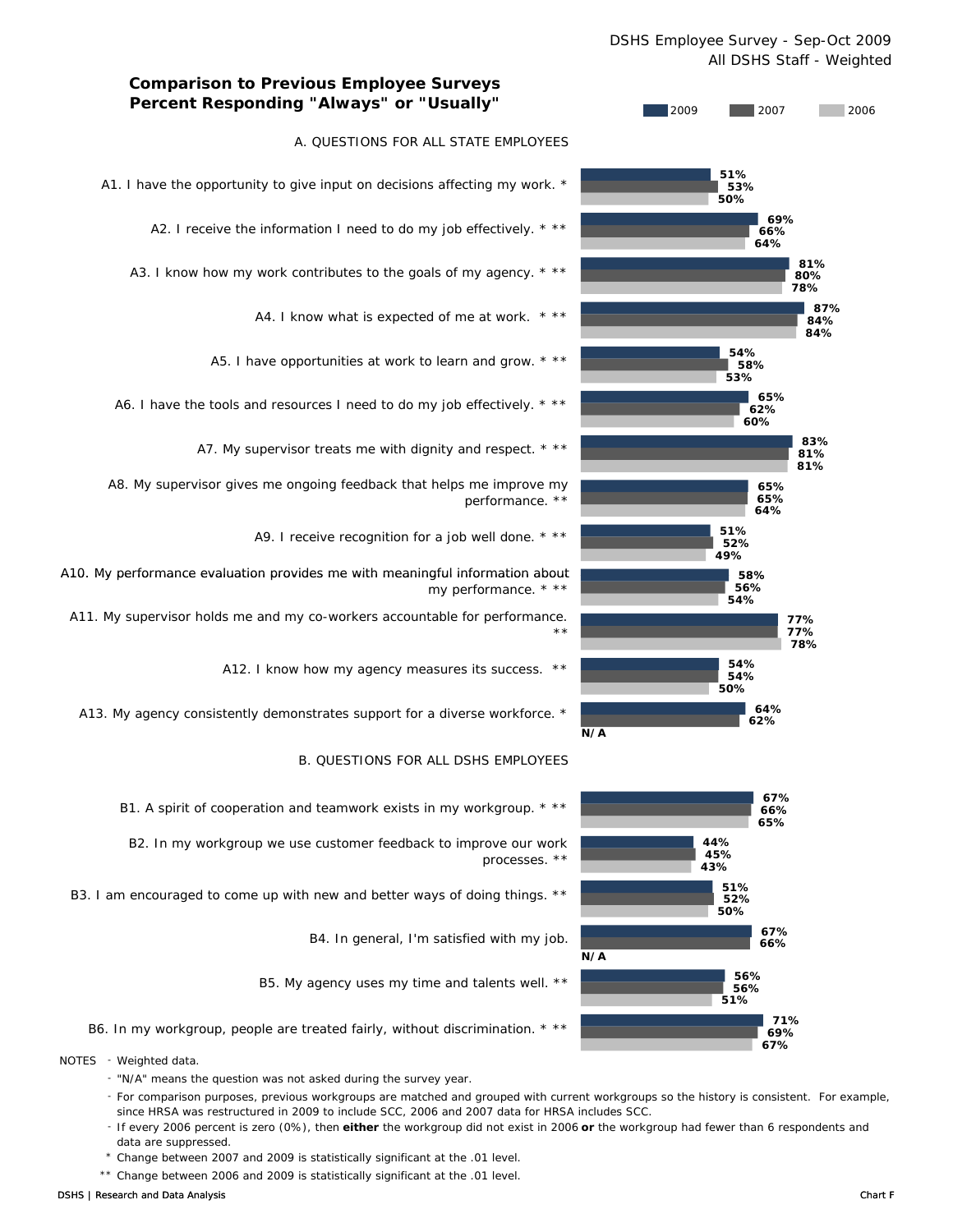# **Additional Questions - Statistical Report**

DSHS Employee Survey - Sep-Oct 2009 All DSHS Staff - Unweighted

| <b>QUESTION</b>                                                                                                                                                                         | <b>RESPONSES</b> |       |              |       |  |
|-----------------------------------------------------------------------------------------------------------------------------------------------------------------------------------------|------------------|-------|--------------|-------|--|
| <b>Core Values</b>                                                                                                                                                                      | Selected         |       |              |       |  |
| From the list below, choose the three values that you feel are most often modeled by DSHS staff and experienced by co-workers,<br>clients, and partners through workplace interactions. | N <sub>1</sub>   |       | %            |       |  |
| Accountability                                                                                                                                                                          | 2,344            |       |              | 19.2% |  |
| <b>Collaboration and Teamwork</b>                                                                                                                                                       | 3,805            |       | 31.2%        |       |  |
| Commitment to Excellence                                                                                                                                                                | 2,180            |       | 17.9%        |       |  |
| Diversity                                                                                                                                                                               | 3,652            |       | 30.0%        |       |  |
| <b>Customer Service</b>                                                                                                                                                                 | 5.137            |       | 42.1%        |       |  |
| Serving Individuals and Families                                                                                                                                                        | 6,507            |       | 53.4%        |       |  |
| Inclusion and Empowerment                                                                                                                                                               | 1,186            |       | 9.7%         |       |  |
| Innovation                                                                                                                                                                              | 1,918            |       | 15.7%        |       |  |
| Integrity                                                                                                                                                                               | 1,680            |       | 13.8%        |       |  |
| Continuous Learning                                                                                                                                                                     | 1,317            |       | 10.8%        |       |  |
| Long-term/Strategic Thinking                                                                                                                                                            | 1,132            |       | 9.3%         |       |  |
| Respect                                                                                                                                                                                 | 3,923            |       | 32.2%        |       |  |
| N Answering                                                                                                                                                                             | 12,192           |       |              |       |  |
|                                                                                                                                                                                         |                  |       |              |       |  |
| <b>Sexual Harassment</b>                                                                                                                                                                | <b>Yes</b>       |       | <b>No</b>    |       |  |
|                                                                                                                                                                                         | N                | %     | $\mathsf{N}$ | %     |  |
| While working at DSHS, have you received sexual harassment training?                                                                                                                    |                  |       | 926          | 7.2%  |  |
| Do you know how to report a sexual harassment incident or where to get the information on how to report?                                                                                | 12,045           | 93.0% | 909          | 7.0%  |  |

A few respondents suggested other values or made other comments about values. Because of the relatively small number of respondents who made comments, these comments were analyzed at the agency level.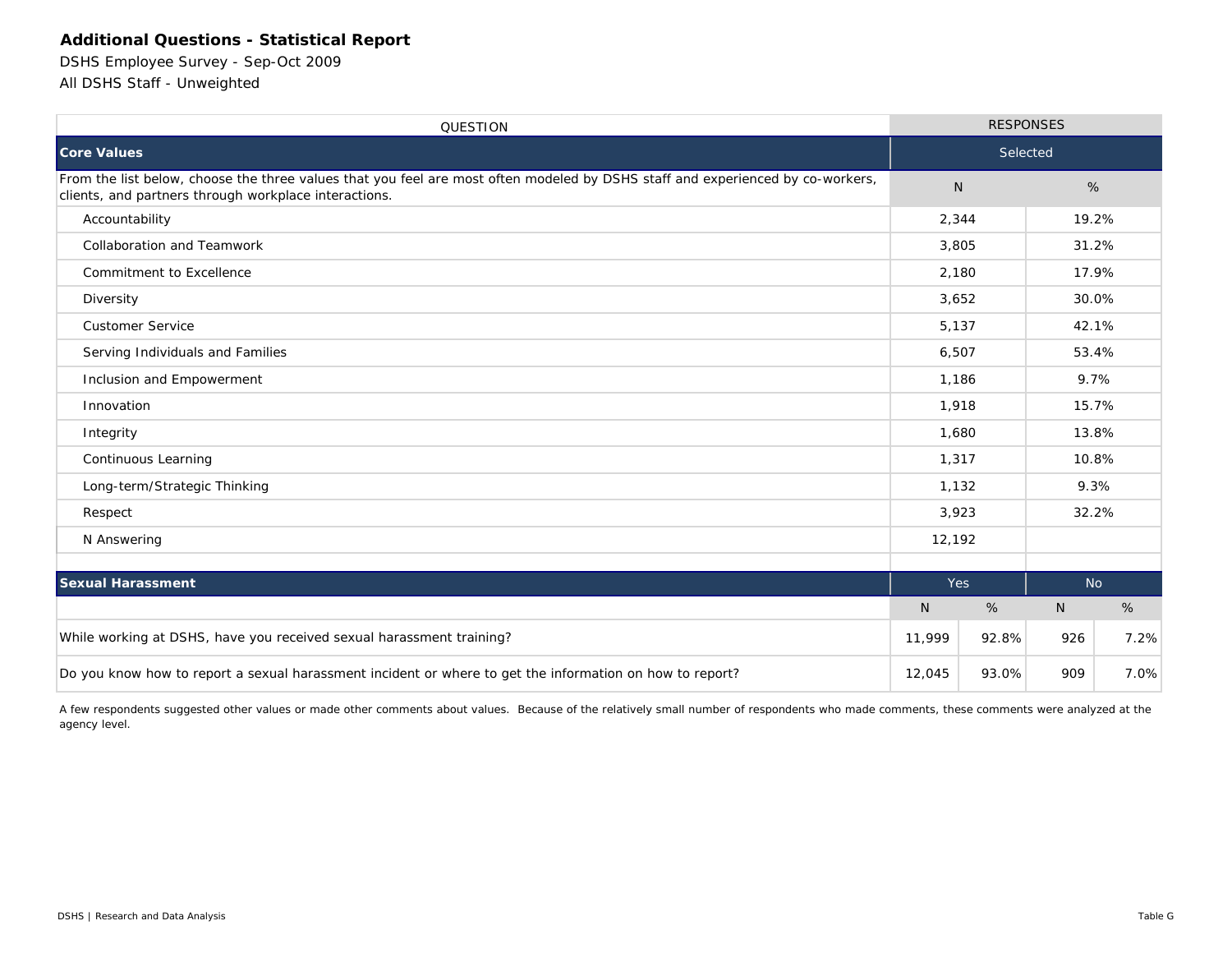### **Major Comment Themes - Number of Respondents Who Made Comments**



NOTE: Grey areas in center of bars represent neutral comments. Percentages for "Needs Work" category are shown as negative numbers to facilitate chart formatting.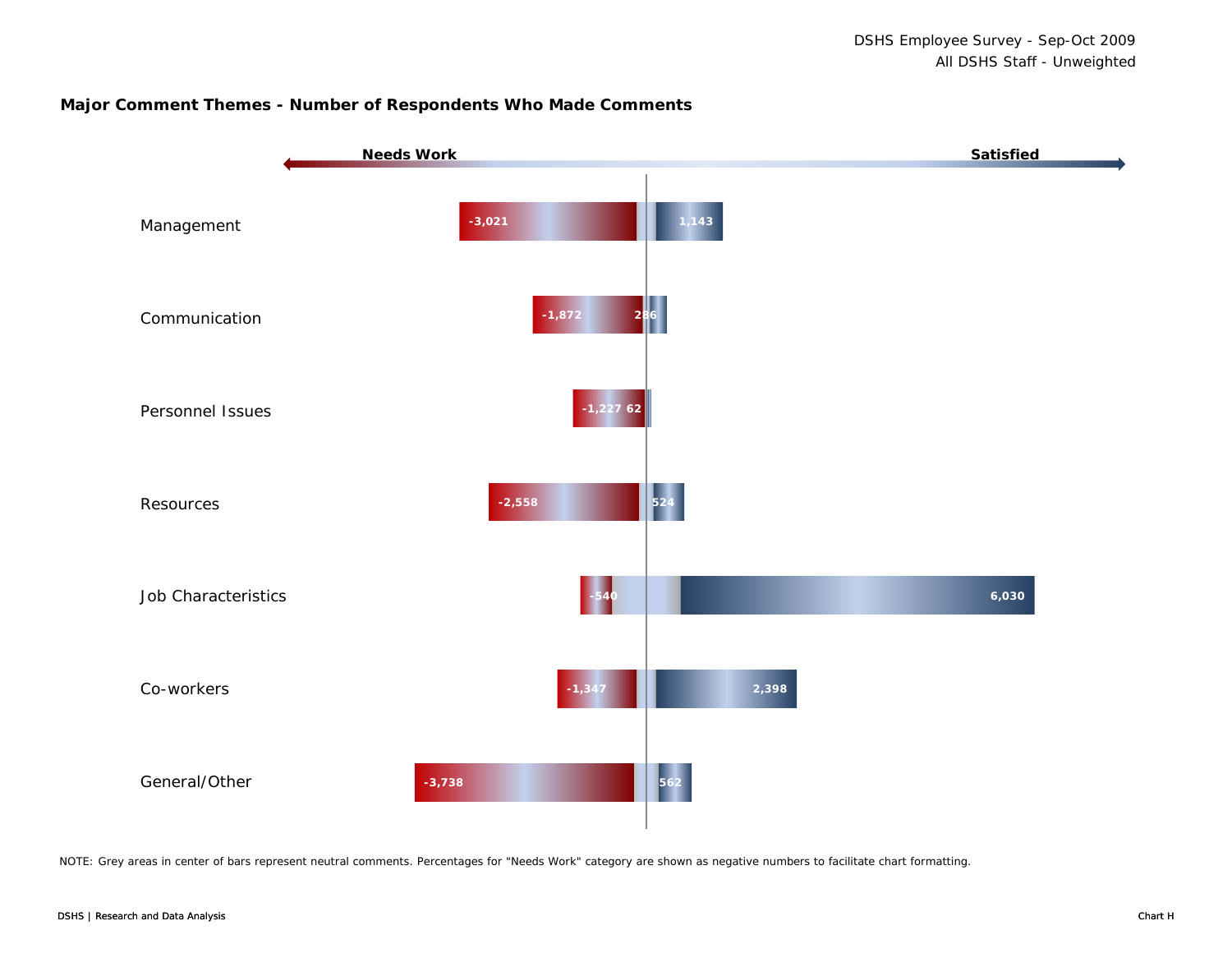### **Major Comment Themes - Percentage of Respondents Who Made Comments**



NOTES: Percentages show respondents who commented on this theme as a percentage of the total number of respondents who made narrative comments. Percentages for "Needs Work" category are shown as negative numbers to facilitate chart formatting. See Reports H and K for more detail.